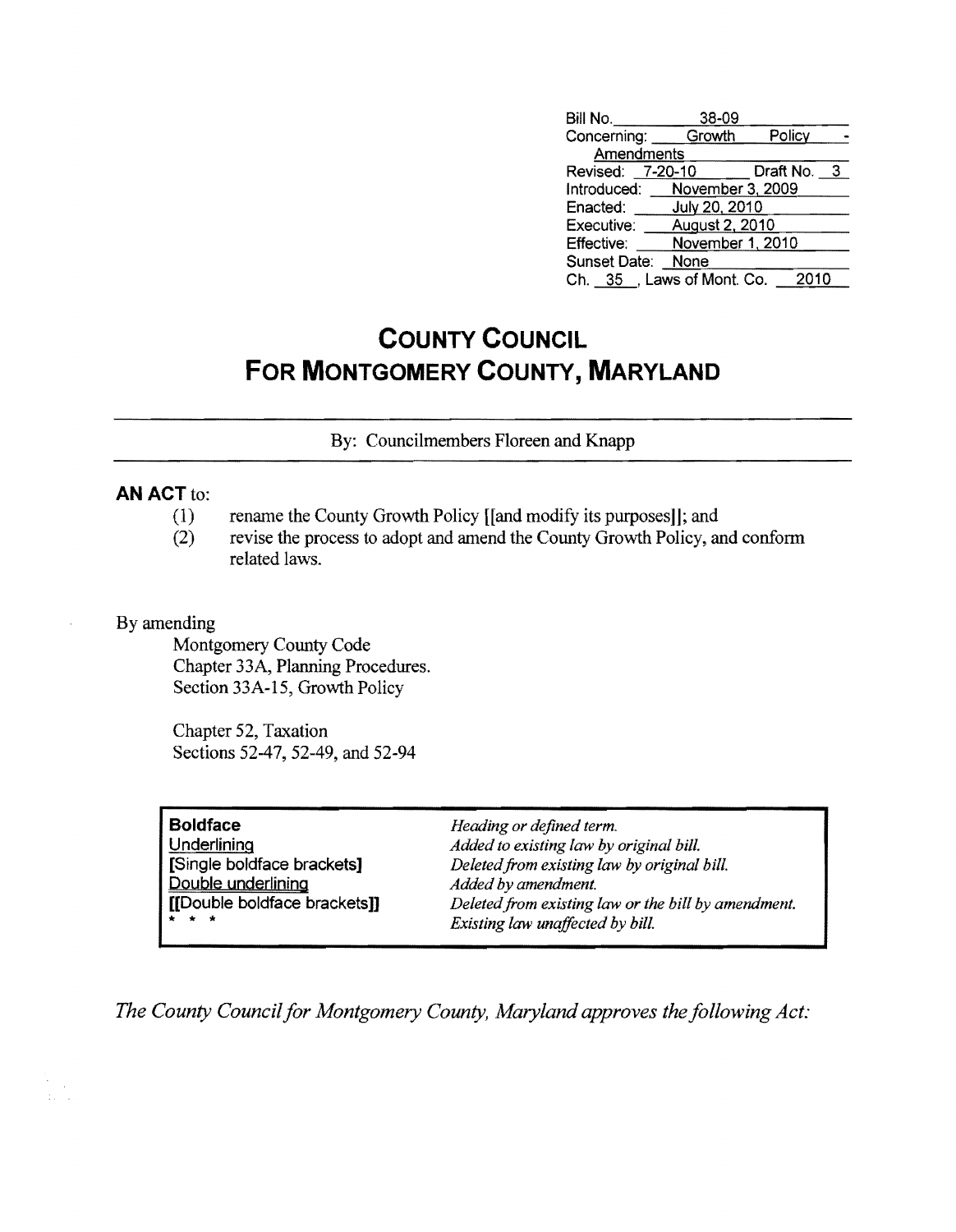$\frac{1}{2} \frac{d\theta}{d\theta}$  .

| $\mathbf{1}$   |           | Sec. 1. Section 33A-15 is amended as follows:                                       |  |
|----------------|-----------|-------------------------------------------------------------------------------------|--|
| $\overline{2}$ | $33A-15.$ | [Growth] Subdivision Staging Policy.                                                |  |
| 3              | (a)       | <i>Purpose</i> ; <i>Policy</i> .                                                    |  |
| 4              |           | The purpose of this Article is to establish a process by which the<br>(1)           |  |
| 5              |           | County Council can give policy guidance to agencies of                              |  |
| 6              |           | government and the public on matters concerning:                                    |  |
| 7              |           | (A) land use development;                                                           |  |
| 8              |           | (B) growth management; and                                                          |  |
| 9              |           | (C) related environmental, economic, and social issues.                             |  |
| 10             |           | The policy guidance will be provided through the adoption by the<br>(2)             |  |
| 11             |           | County Council of a growth policy, which is intended to be an                       |  |
| 12             |           | instrument that facilitates and coordinates the use of the powers                   |  |
| 13             |           | of government to limit or encourage growth and development in a                     |  |
| 14             |           | manner that best enhances the general health, welfare, and safety                   |  |
| 15             |           | of the residents of the County.                                                     |  |
| 16             |           | $\Box$<br><u>The purpose of this Article is to establish a process by which the</u> |  |
| 17             |           | County Council can give policy guidance to agencies of                              |  |
| 18             |           | government and the public on matters concerning:                                    |  |
| 19             |           | land use development;<br><u>(A)</u>                                                 |  |
| 20             |           | (B)<br>growth management; and                                                       |  |
| 21             |           | related environmental, economic, and social issues.<br>(C)                          |  |
| 22             | (2)       | The policy guidance will be provided through the adoption by the                    |  |
| 23             |           | County Council of a subdivision staging policy, which is                            |  |
| 24             |           | intended to be an instrument that facilitates and coordinates the                   |  |
| 25             |           | use of the powers of government to limit or encourage growth                        |  |
| 26             |           | and development in a manner that best enhances the general                          |  |
| 27             |           | health, welfare, and safety of the residents of the County.                         |  |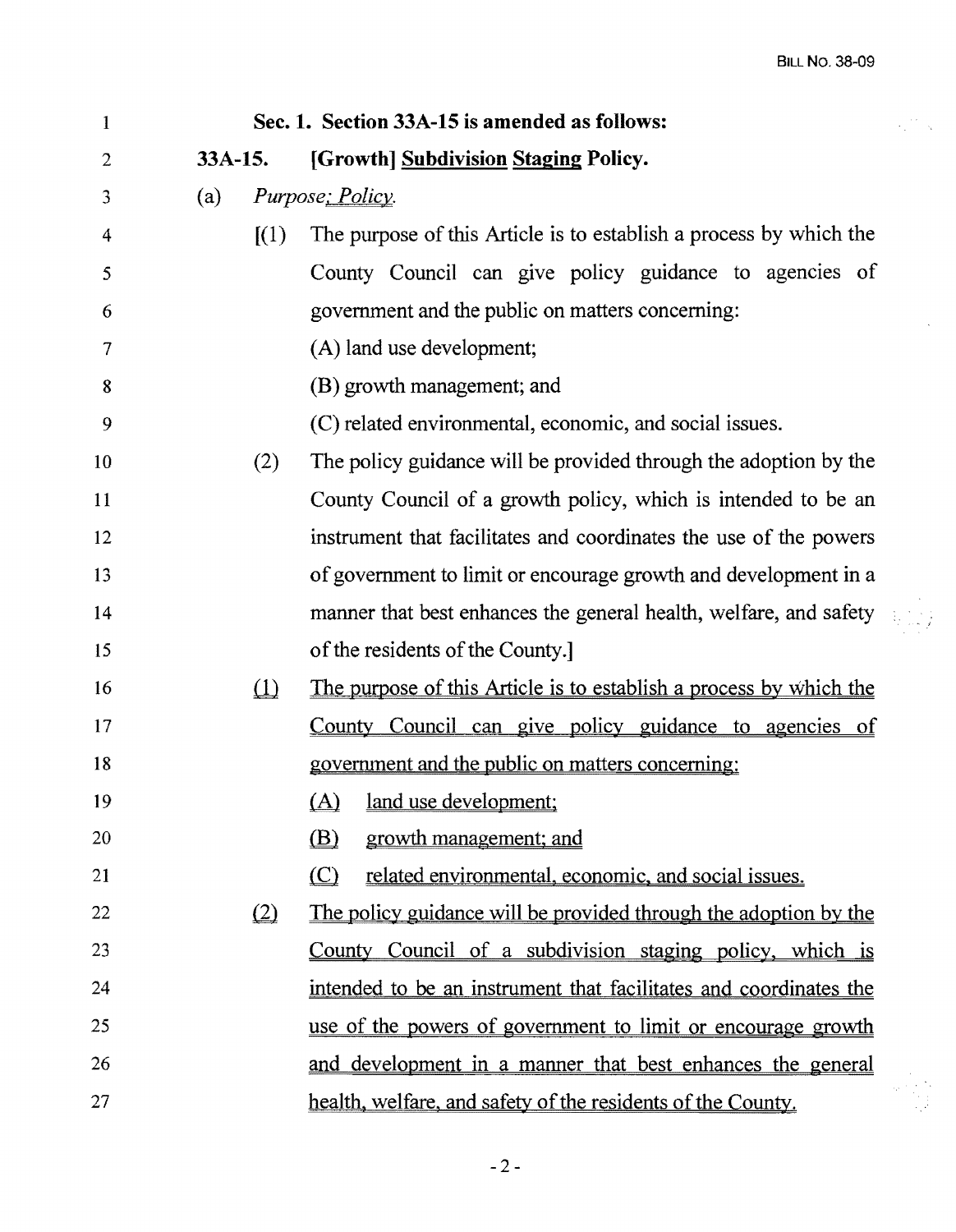28 [(b) *Simplified description.]* 

- 29 **induces (3)** The County Council must adopt a [growth] subdivision staging 30 policy [must be adopted] every [2]  $\frac{4}{3}$  years [by the County 31 Council]. **[It** consists of policy] The policy must include 32 guidelines for the Planning Board, and other agencies as 33 appropriate, for their administration of Section 50-35(k) and other 34 laws and regulations which affect the adequacy and timing of 35 public facilities needed to support growth and development. This 36 policy is the growth policy referred to in Article 28 of the 37 Maryland Code and in Section 50-35(k) and elsewhere in the 38 County Code.
- 39 [(c)] *(hlDuties o/the County Planning Board.*
- 40 Every [odd-numbered] fourth year, in the second year of a Council 41 term, the Planning Board must produce a recommended [growth] 42 subdivision staging policy.
- 43 (1) By June 15, the [Planning] Board must send to the [County] 44 Council a staff draft [growth] subdivision staging policy which 45 includes:
- 46 (A) a status report on general land use conditions in the county, 47 including the remaining growth capacity of zoned land, 48 recent trends in real estate transactions, the level of service 49 conditions of major public facilities and environmentally 50 sensitive areas, and other relevant monitoring measures;
- 51 (B) a forecast of the most probable trends in population, 52 households, and employment for the next 10 years, 53 including key factors that may affect the trends;
- 54 (C) a recommended set of [policy] guidelines for the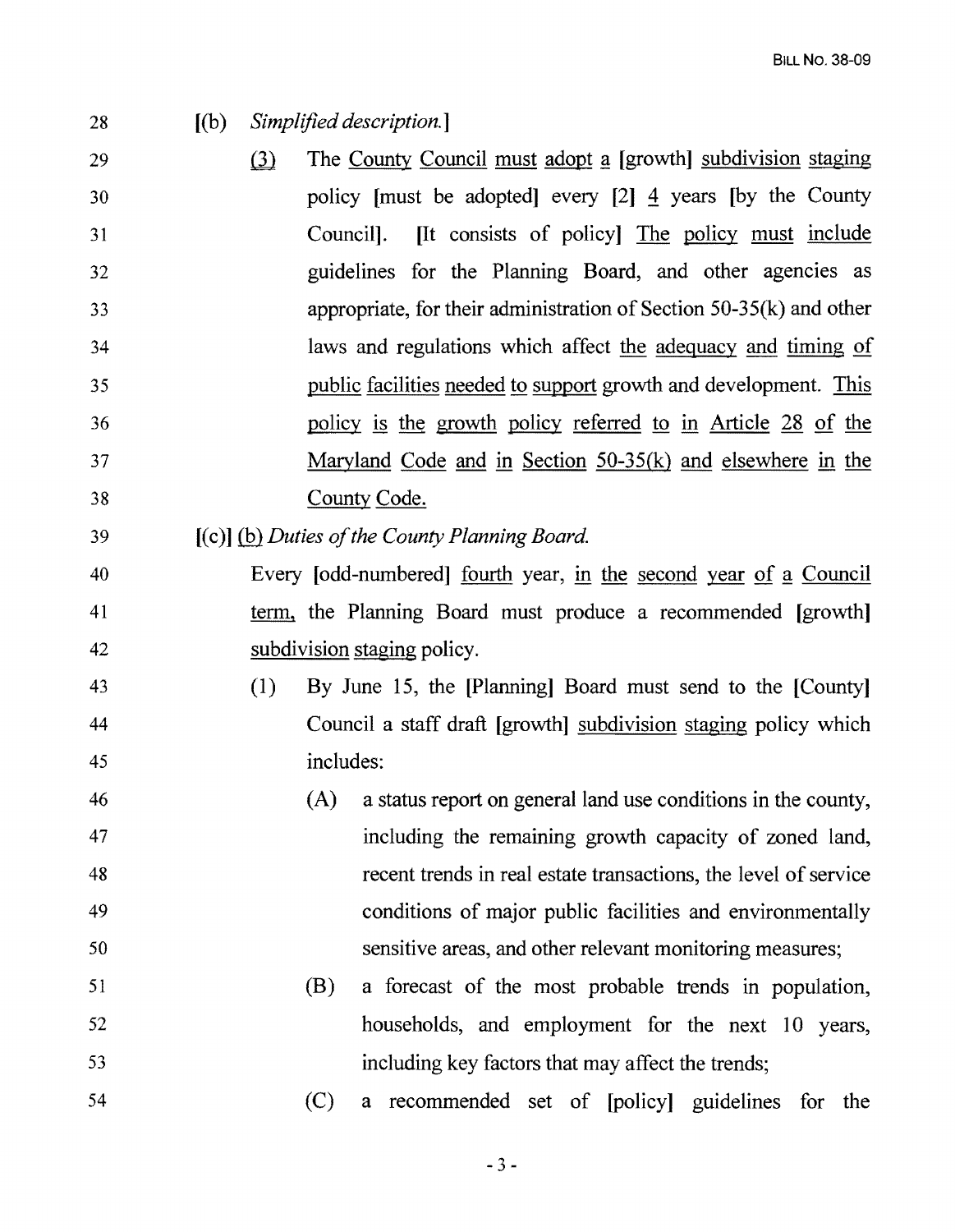$\label{eq:2} \frac{1}{\sqrt{2}}\sum_{i=1}^{n} \frac{1}{\sqrt{2}}\sum_{j=1}^{n} \frac{1}{\sqrt{2}}\sum_{j=1}^{n} \frac{1}{\sqrt{2}}\sum_{j=1}^{n} \frac{1}{\sqrt{2}}\sum_{j=1}^{n} \frac{1}{\sqrt{2}}\sum_{j=1}^{n} \frac{1}{\sqrt{2}}\sum_{j=1}^{n} \frac{1}{\sqrt{2}}\sum_{j=1}^{n} \frac{1}{\sqrt{2}}\sum_{j=1}^{n} \frac{1}{\sqrt{2}}\sum_{j=1}^{n} \frac{1}{\sqrt{2}}\sum_{$ 

| 55 |     | [Planning] Board, and other agencies as appropriate, with        |
|----|-----|------------------------------------------------------------------|
| 56 |     | respect to subdivision staging and administration of related     |
| 57 |     | which affect growth<br>regulations<br>laws<br>and<br>and         |
| 58 |     | development; and                                                 |
| 59 |     | any other information or recommendations relevant to<br>(D)      |
| 60 |     | [growth] subdivision staging policy, or requested by the         |
| 61 |     | [County] Council in the course of adopting the [growth]          |
| 62 |     | subdivision staging policy or by a later resolution.             |
| 63 | (2) | By August 1, the Board must [produce] approve and send to the    |
| 64 |     | Council a recommended [growth] subdivision staging policy        |
| 65 |     | [which reflects the Planning Board's views].                     |
| 66 | (3) | The [Planning] Board must promptly make available to the         |
| 67 |     | County Executive, other agencies (including the Office of Zoning |
| 68 |     | and Administrative Hearings and the People's Counsel), and the   |
| 69 |     | public copies of the staff draft and the Board's recommended     |
| 70 |     | [growth] subdivision staging policy.                             |
| 71 |     | $[(d)]$ (c) Duties of the County Executive.                      |
| 72 | (1) | Every [odd-numbered] <u>fourth</u> year, in the second year of a |
| 73 |     | Council term, the [County] Executive must send to the [County]   |
| 74 |     | Council by September 15 any revisions to the [growth]            |
| 75 |     | subdivision staging policy recommended by the Planning Board     |
| 76 |     | in the form of specific additions and deletions.                 |
| 77 | (2) | The [County] Executive must promptly make available to the       |
| 78 |     | Planning Board, other agencies, and the public copies of the     |
| 79 |     | [County] Executive's recommendations.                            |
| 80 | (3) | The [County] Executive must assist the Planning Board to         |
| 81 |     | compile its status report for the recommended [growth]           |
|    |     |                                                                  |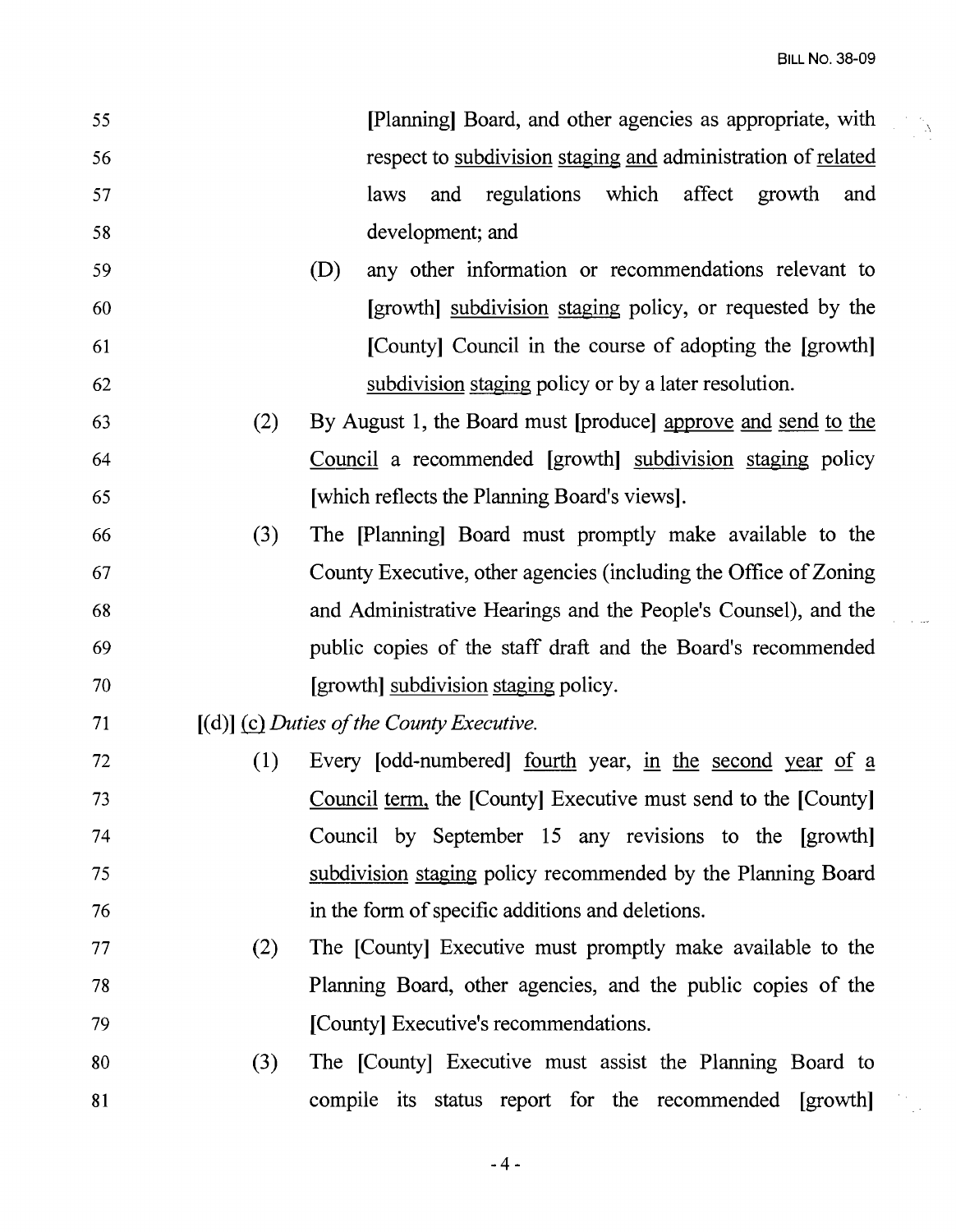| 82  |         | subdivision staging policy by making available monitoring data     |
|-----|---------|--------------------------------------------------------------------|
| 83  |         | which is routinely collected by executive branch departments.      |
| 84  |         | $[(e)]$ (d) Duties of the County Board of Education.               |
| 85  | (1)     | Every [odd-numbered] <u>fourth</u> year, in the second year of a   |
| 86  |         | Council term, the Board of Education must send to the [County]     |
| 87  |         | Council by [October 1] September 15 any comments on the            |
| 88  |         | recommended [growth] subdivision staging policy submitted by       |
| 89  |         | the Planning Board and the Executive's recommendations,            |
| 90  |         | including any proposed revisions in the form of specific additions |
| 91  |         | or deletions.                                                      |
| 92  | (2)     | The Board of Education must promptly make available to the         |
| 93  |         | Planning Board, the [County] Executive, and the public copies of   |
| 94  |         | these comments and revisions.                                      |
| 95  | (3)     | The Board of Education must assist the Planning Board to           |
| 96  |         | compile its status report for the [growth] subdivision staging     |
| 97  |         | policy by making available monitoring data which is routinely      |
| 98  |         | collected by Montgomery County Public Schools staff.               |
| 99  | $[$ (f) | Duties of the Washington Suburban Sanitary Commission.             |
| 100 | (1)     | Every odd-numbered year, the Washington Suburban Sanitary          |
| 101 |         | Commission must send to the County Council by October 1 any        |
| 102 |         | comments on the recommended growth policy submitted by the         |
| 103 |         | Planning Board and the Executive's recommendations, including      |
| 104 |         | any proposed revisions in the form of specific additions or        |
| 105 |         | deletions.                                                         |
| 106 | (2)     | The Commission must promptly make available to the Planning        |
| 107 |         | Board, the County Executive, and the public copies of these        |
| 108 |         | comments and revisions.                                            |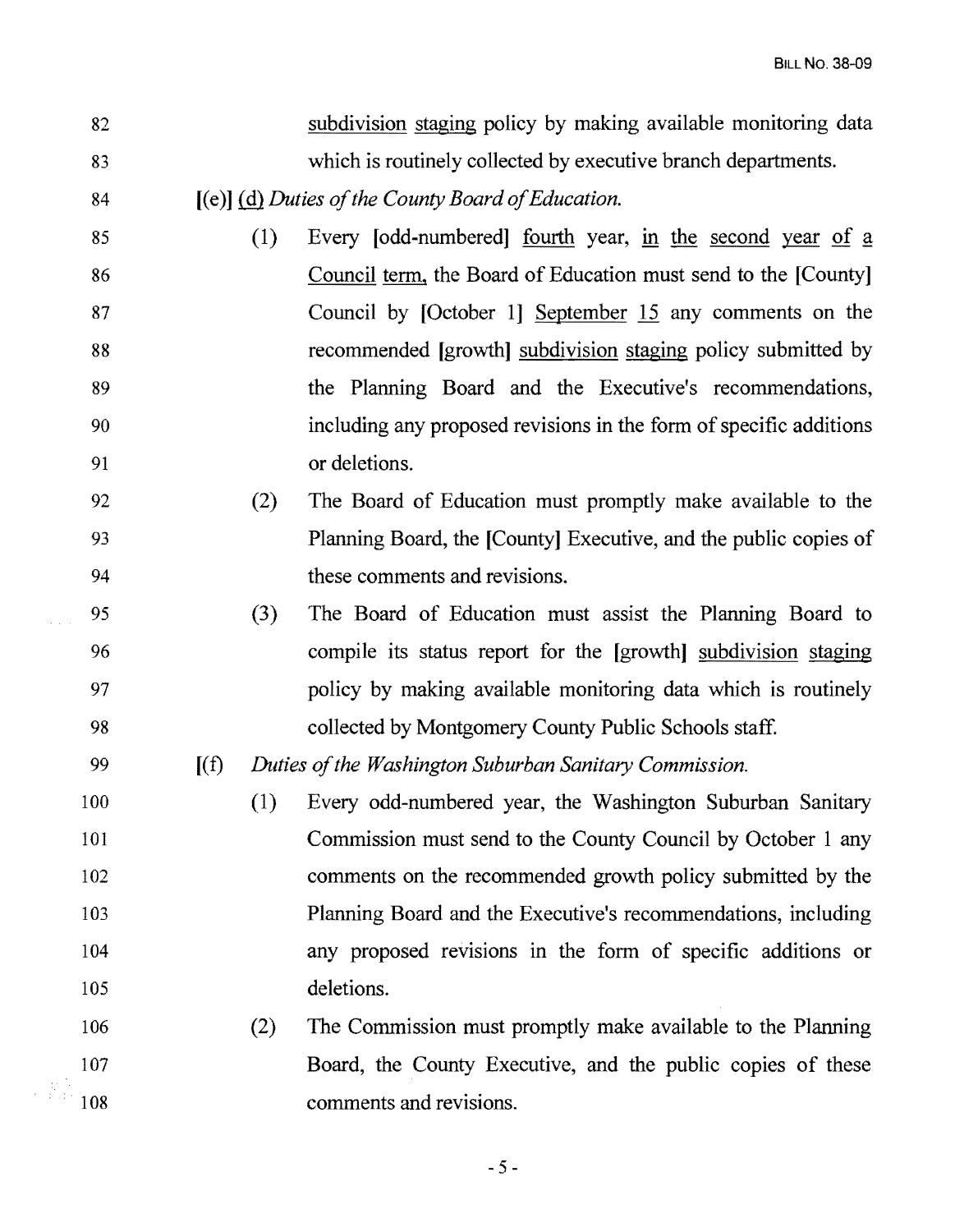- 109 (3) During the year, the Commission must assist the Planning Board 110 to compile its status report for the growth policy by making 111 available monitoring data which is routinely collected by 112 Commission staff.
- 113 [(g)] **(e)** *Duties of the County Council.*
- 114 (1) After receiving the recommended [growth] subdivision staging 115 policy, the recommendations of the [County] Executive, and any 116 **116** other agency comments, the [County] Council must hold a public 117 hearing on the recommendations and comments.
- 118 (2) Every [odd-numbered] fourth year, in the second year of a 119 Council term, the [County] Council must adopt by November 15 120 a [growth] subdivision staging policy to be effective until 121 November 15 [two] four years later. If the [County] Council 122 does not adopt a new [growth] subdivision staging policy, the 123 [growth] subdivision staging policy adopted most recently 124 remains in effect.
- 125 [(h)] (f) *Amending the [growth] subdivision staging policy.*
- 126 (1) The County Council, the County Executive, or the Planning 127 Board may initiate an amendment to the [growth] subdivision 128 staging policy.
- 129 (2) If the Executive initiates an amendment:
- 130 (A) the Executive must send it to the Council, the Planning 131 Board, and other agencies, and make copies available to 132 the public;
- 133 (B) the Planning Board must send any comments on the 134 proposed amendment to the Council and the other agencies 135 within 45 days after receiving the amendment (unless the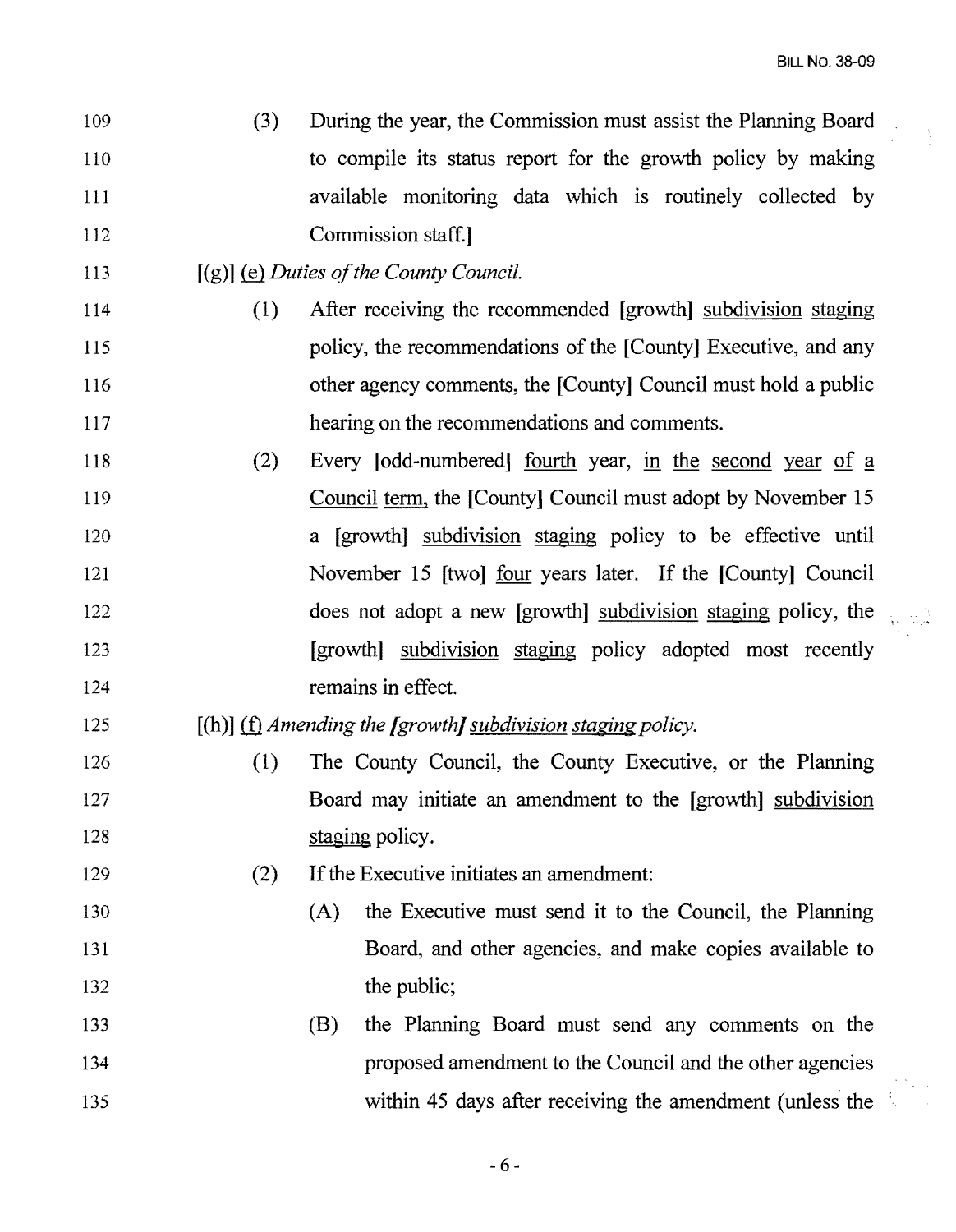| 136 |     |     | Council requests an earlier response), and must make       |
|-----|-----|-----|------------------------------------------------------------|
| 137 |     |     | copies of any comments available to the public; and        |
| 138 |     | (C) | the Council may amend the [growth] subdivision staging     |
| 139 |     |     | policy after giving the Planning Board and Board of        |
| 140 |     |     | Education an opportunity to comment and holding a public   |
| 141 |     |     | hearing.                                                   |
| 142 | (3) |     | If the Planning Board initiates an amendment:              |
| 143 |     | (A) | the Planning Board must send it to the Council, the        |
| 144 |     |     | Executive, and other agencies, and make copies available   |
| 145 |     |     | to the public;                                             |
| 146 |     | (B) | the Executive must send any comments on the proposed       |
| 147 |     |     | amendment to the Council and other agencies within 45      |
| 148 |     |     | days after receiving the amendment (unless the Council     |
| 149 |     |     | requests an earlier response), and must make copies of any |
| 150 |     |     | comments available to the public; and                      |
| 151 |     | (C) | the Council may amend the [growth] subdivision staging     |
| 152 |     |     | policy after giving the Executive and Board of Education   |
| 153 |     |     | an opportunity to comment and holding a public hearing.    |
| 154 | (4) |     | If the [County] Council initiates an amendment:            |
| 155 |     | (A) | the Council must send it to the Executive, the Planning    |
| 156 |     |     | Board, and other agencies, and make copies available to    |
| 157 |     |     | the public;                                                |
| 158 |     | (B) | the Executive and the Planning Board must send any         |
| 159 |     |     | comments on the proposed amendment to the Council and      |
| 160 |     |     | other agencies within 45 days after receiving the          |
| 161 |     |     | amendment (unless the Council requests an earlier          |
| 162 |     |     | response), and must make copies of any comments            |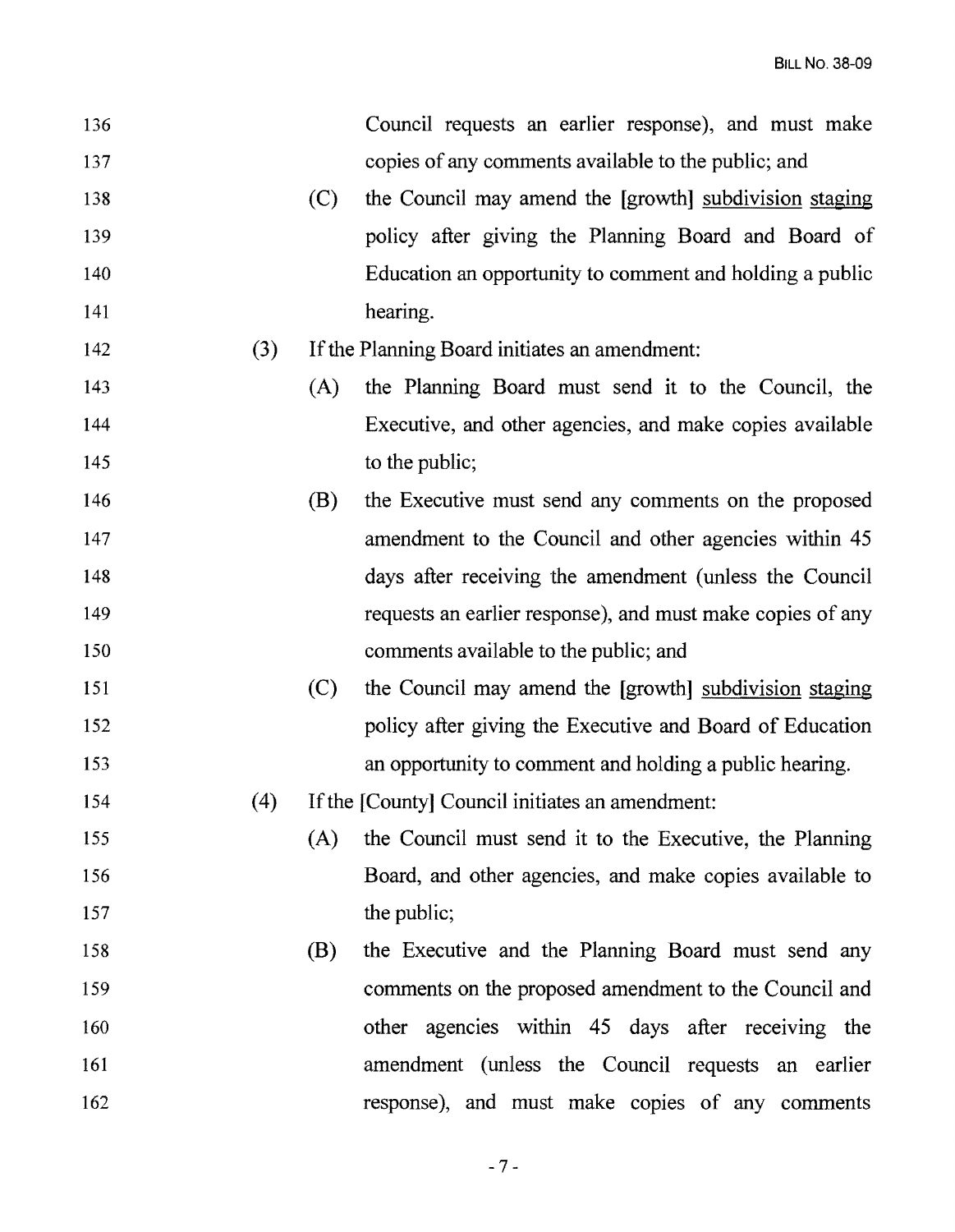| 163 | available to the public; and                                                 |          |
|-----|------------------------------------------------------------------------------|----------|
| 164 | (C)<br>the [County] Council may amend the [growth] subdivision               |          |
| 165 | staging policy after a public hearing.                                       |          |
| 166 | (5)<br>If it finds that an emergency so requires, the [County] Council       |          |
| 167 | may hold the public hearing and adopt an amendment before                    |          |
| 168 | receiving comments under subparagraphs $(2)(B)$ , $(3)(B)$ , or              |          |
| 169 | (4)(B).                                                                      |          |
| 170 | Sec. 2. Sections 52-47, 52-49, and 52-94 are amended as follows:             |          |
| 171 | 52-47. Definitions.                                                          |          |
| 172 | ∗<br>$\ast$<br>∗                                                             |          |
| 173 | Growth policy means the [annual growth] subdivision staging policy most      |          |
| 174 | recently adopted under Chapter 33A to provide guidelines for the             |          |
| 175 | administration of the Adequate Public Facilities Ordinance.                  |          |
| 176 | *                                                                            | $\sim 1$ |
| 177 | [Planning policy] Policy area means any geographic area designated as a      |          |
| 178 | transportation policy area in the growth policy.                             |          |
| 179 | $\ast$<br>*                                                                  |          |
| 180 | 52-49. Imposition and applicability of development impact taxes.             |          |
| 181 | *<br>ж<br>*                                                                  |          |
| 182 | The following impact tax districts are established, consisting of the<br>(c) |          |
| 183 | listed [Planning] Policy Areas as defined in the Growth Policy:              |          |
| 184 | *<br>*<br>*                                                                  |          |
| 185 | General: Any part of the County, including any municipality, not<br>(3)      |          |
| 186 | located in a listed [planning] policy area.                                  |          |
| 187 | *<br>*<br>*                                                                  |          |
| 188 | 52-94. School Facilities Payment.                                            |          |
|     |                                                                              |          |